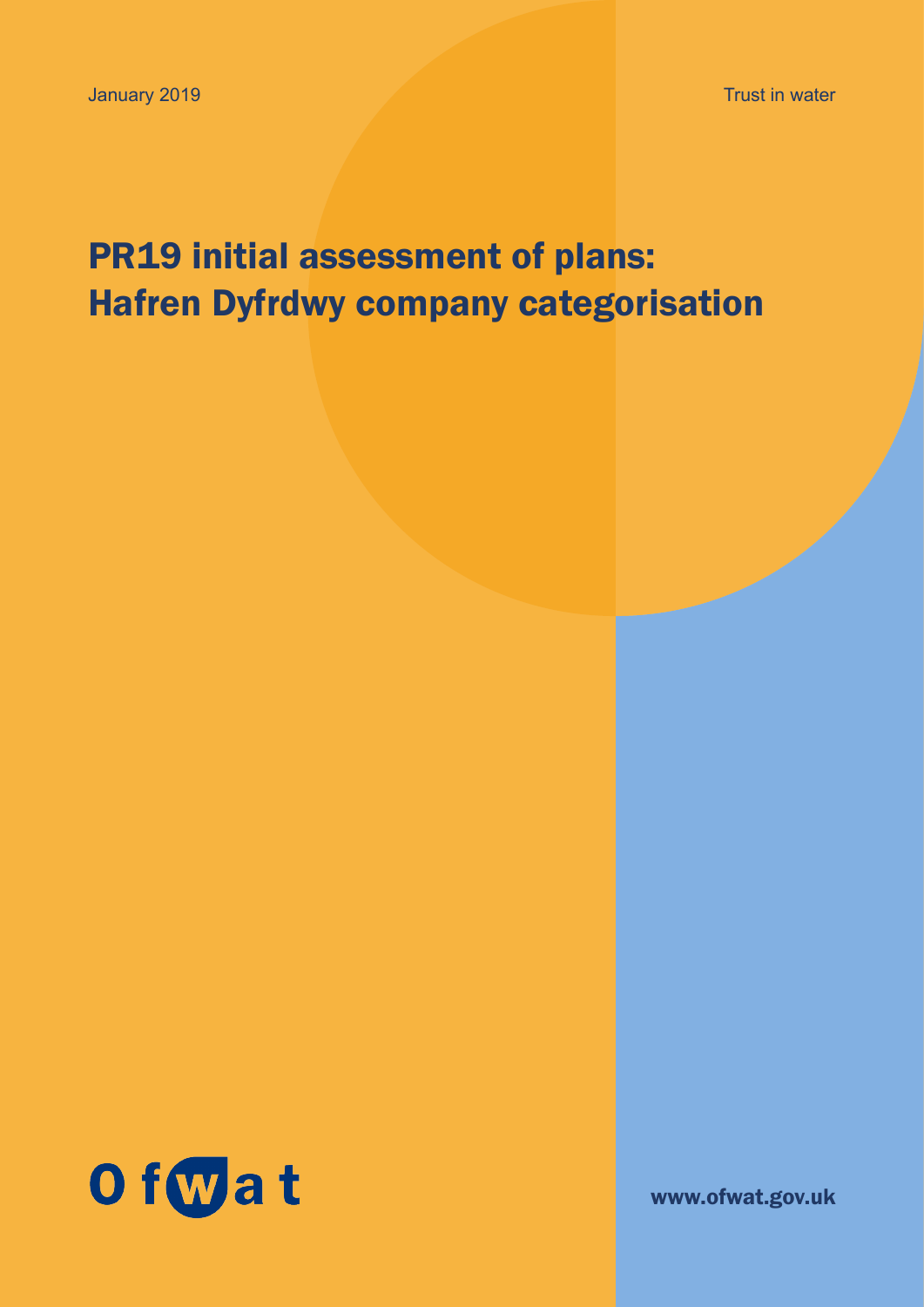### About this document

In ['Delivering Water 2020: Our final methodology for the 2019 price review'](https://www.ofwat.gov.uk/wp-content/uploads/2017/12/Final-methodology-1.pdf) (the methodology) we said that we wanted all 17 regulated water and wastewater companies to produce high-quality, ambitious and innovative business plans, pushing forward the performance and efficiency of the sector for customers. To encourage this we developed the initial assessment of business plans (IAP) process. The IAP was designed to incentivise all companies to produce well-evidenced plans that reflect their customers' preferences and priorities and are efficient.

We explained that the IAP would:

- assess company business plans against nine key test areas that reflect our PR19 themes and the strategic policy statements of the UK and Welsh Governments and help make sure companies deliver for customers, the environment and wider society;
- assess company business plans against three key characteristics (quality, ambition, and innovation); and
- categorise company business plans into four categories (significant scrutiny, slow-track, fast-track, or exceptional).

Following the submission of companies' business plans on 3 September 2018, we have carried out an extensive and detailed review of these plans. This review has been carried out in accordance with our methodology. Our assessment approach for each of the nine test areas is set out in the 'PR19 initial assessment of plans: Summary of test area assessment' document. The overall results of the review of all 17 business plans are summarised in the 'PR19 initial assessment of plans: Overview of company categorisation' document. Our assessment is based on the information the company submitted to us as part of its business plans for the period 2020-25. The documents we have published are available on our [website.](https://www.ofwat.gov.uk/regulated-companies/price-review/2019-price-review/initial-assessment-of-plans/)

This document sets out our assessment of Hafren Dyfrdwy's business plan submission under the IAP. It explains our assessment of the company's plan in the round at an aggregate level and our assessment across each of the nine test areas as set out in our methodology.

This document and the actions in the 'Hafren Dyfrdwy: Actions summary table' should be read in addition to the 'PR19 initial assessment of plans: Overview of company categorisation' document.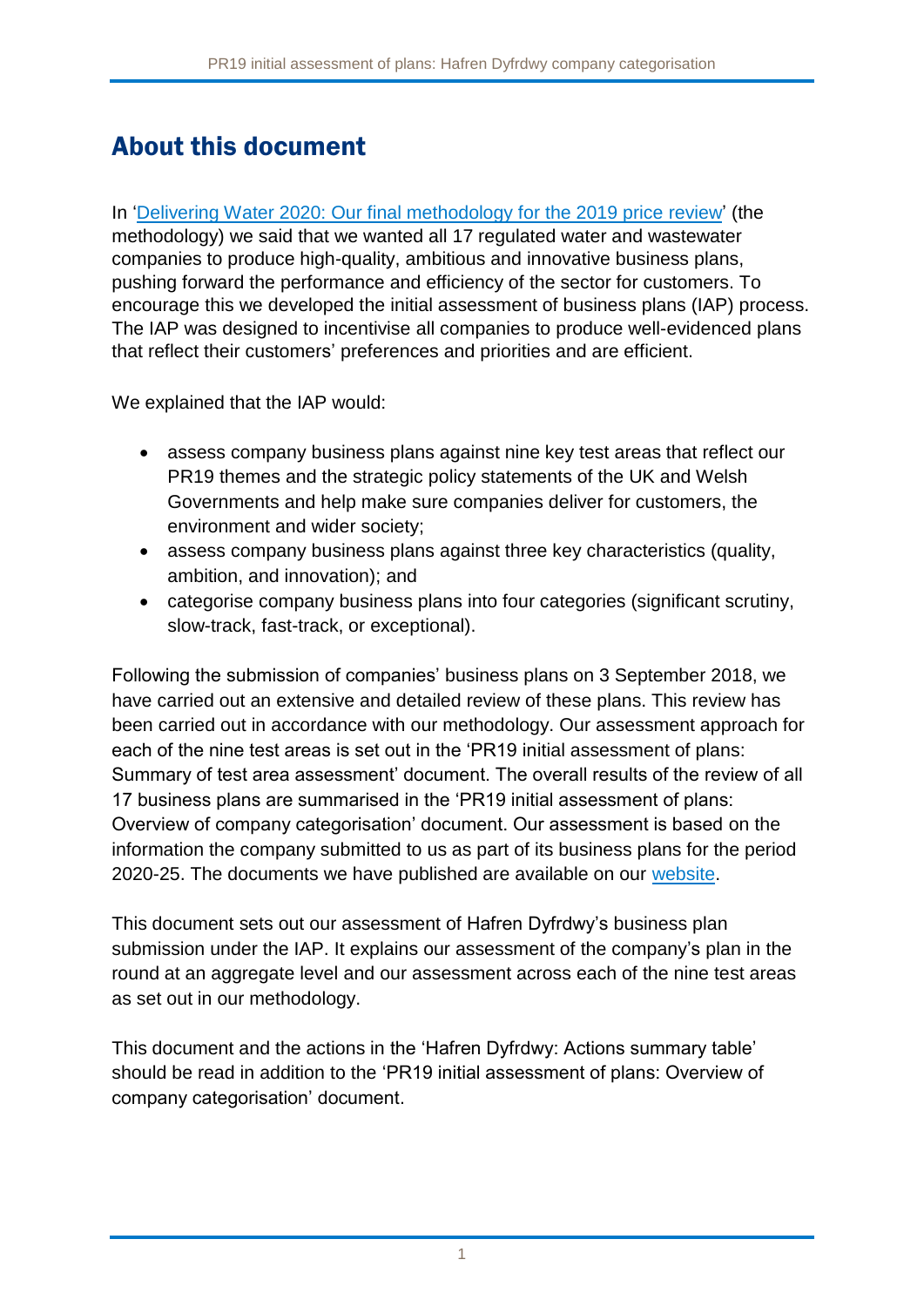### 1. Overview of Hafren Dyfrdwy categorisation

### Our assessment of the plan

We set high expectations for water companies at PR19. We pushed them to go further than ever before, improving efficiency, customer service and resilience. We asked them to share financing gains with customers and to ensure that dividend and executive pay policy is aligned to delivering for customers. We asked them to look well beyond the five-year price review period to meet the needs of future customers and protect and improve the natural environment.  We indicated in our PR19 methodology that the bar is high, and our Initial Assessment of Plans is the categorisation of company plans against those high expectations at this stage of the price review process. Where our expectations have not been fully met, we will continue to work closely with companies towards the draft and final determination stages.

Hafren Dyfrdwy was formed in July 2018 to serve all Welsh customers previously served by Severn Trent Water and by Dee Valley Water. This followed Severn Trent Water's acquisition of Dee Valley Water. Hafren Dyfrdwy's Customer Challenge Group report states that this 'lead to a compressed timescale' for completing the business plan, and led to the company focusing its approach to customer engagement. As such, we recognise that the company continues to go through a period of change.

We have placed Hafren Dyfrdwy in the significant scrutiny category. This categorisation is made after an in the round consideration of our assessment of Hafren Dyfrdwy's plan across the nine test areas and the level of intervention required in the plan to protect the interests of customers. Our grades for each test area are set out in Table 1 below.

It is important to highlight that Hafren Dyfrdwy demonstrates sector-leading performance on costs, which constitutes a positive turnaround from PR14 where we had a number of concerns with the Dee Valley Water plan including on its cost efficiency. Its proposed total expenditure for the period 2020-25 is 3% below our view of efficient costs. This cost reduction will have a substantial benefit to customers, and help deliver affordable bills. It has conducted high quality engagement with customers on asset health and resilience in particular, and customers' preferences in these areas are reflected in its plan. It also shows that it has learned lessons from the opening of the business retail market to competition in England.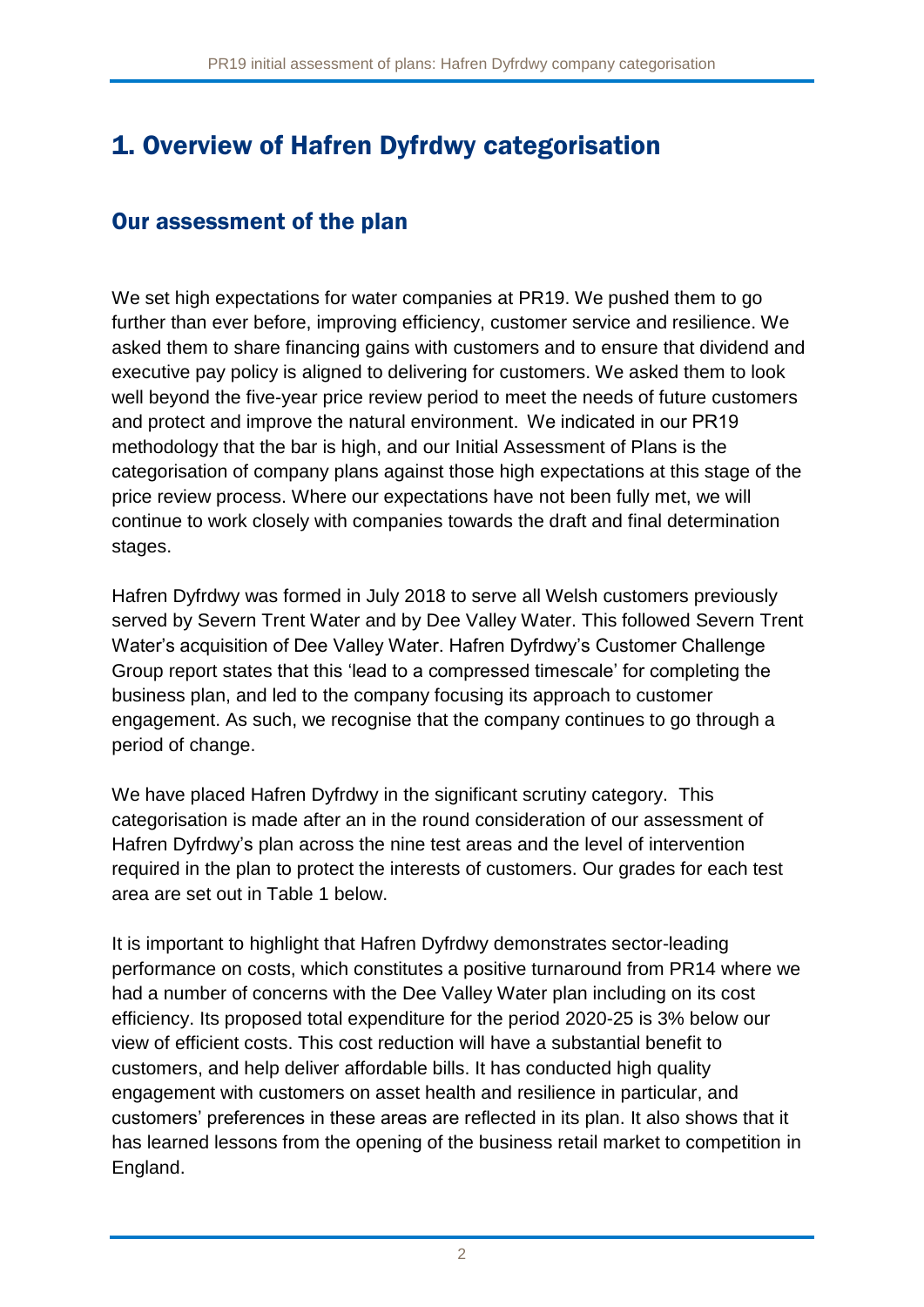However, we have substantial concerns related to the following areas of the plan.

- **Outcome delivery:** Its performance commitments are not sufficiently stretching and it has proposed outcome delivery incentive rates that are low compared to peers which may not effectively incentivise the company to improve performance.
- **Aligning risk and return:** It does not provide evidence that its proposed pay as you go (PAYG) and regulatory capital value (RCV) run-off rates are appropriate and aligned with customer preferences. It also fails to set out the Board process or assurance to demonstrate the plan is financeable.
- **Affordability and vulnerability:** It does not demonstrate customer support for its final bills over the 2020-25 period and it is unclear what the average bill over the period is.
- **Accounting for past delivery:** It proposes significant improvements in cost efficiency but does not provide sufficient evidence on the deliverability of this.
- **Securing long-term resilience:** It provides limited evidence of resilience in the round. In particular, it does not adopt a systems-based approach or identify the link between mitigations, prioritised risks and performance commitments.

We also have concerns in the following areas of the plan.

- **Engaging customers:** It uses a limited range of customer engagement techniques and its overall approach falls short of high quality.
- **Controls, markets and innovation:** It does not demonstrate engagement with third parties to assess water resource options. In addition, it has not established processes to encourage innovation.
- **Securing confidence and assurance:** It does not demonstrate that its proposals on executive pay and dividend policy meet our expectations.

Given the scale and scope of these concerns, we consider that the plan will require extensive material intervention to protect customer interests. We will work closely with Hafren Dyfrdwy over the coming months as it addresses our concerns, and the company will need to improve and resubmit their business plans by 1 April this year.

An overview of our assessment of the business plan in relation to the nine test areas and our grades for each test area are set out below. Our detailed assessment of the test areas is provided in 'Hafren Dyfrdwy: Test area assessment' and 'Hafren Dyfrdwy: Test question assessment'.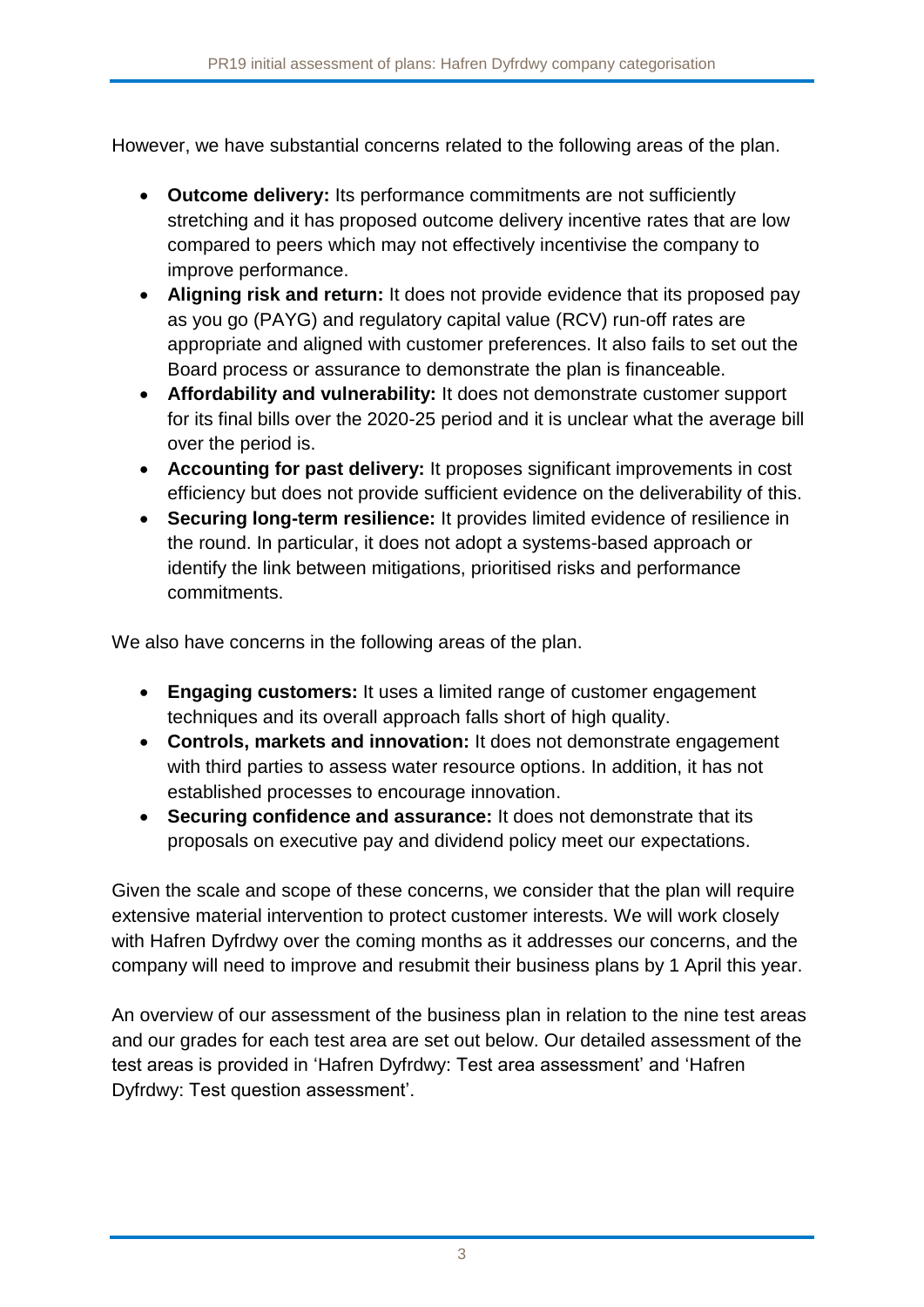#### Table 1: Overall test area assessments

| <b>Test Area</b>                           | <b>Our assessment</b> |
|--------------------------------------------|-----------------------|
| Engaging customers                         |                       |
| Addressing affordability and vulnerability |                       |
| Delivering outcomes for customers          |                       |
| Securing long-term resilience              |                       |
| Targeted controls, markets and innovation  |                       |
| Securing cost efficiency                   | в                     |
| Aligning risk and return                   |                       |
| Accounting for past delivery               |                       |
| Securing confidence and assurance          |                       |

A = High quality, ambitious and innovative plan **with** evidence that overall is sufficient and convincing

B = High quality plan, not sufficiently ambitious and innovative to be exceptional **with** evidence that overall is sufficient and convincing

C = **Concerns with the plan:** Plan falls short of high quality **and/or** evidence is insufficient and/or unconvincing in some areas

D = **Substantial concerns with the plan:** Plan falls significantly short of required quality **and/or** little or no evidence, or no convincing evidence

An overview of our assessment across the nine test areas is set out below.

#### Engaging customers

The company falls short of high quality in this test area though there are positive elements in its plan. The company makes efforts to engage with a wide range of customers, and in particular the company's project to engage customers on asset health and resilience appears to have been well-designed, with evidence showing bill profiles have been adjusted following customer engagement. While the company also presents acceptability and willingness to pay research, the evidence it provides in a number of areas is insufficient. It does not demonstrate the use of a range of research techniques and only uses a single piece of research to derive customer valuations for use in outcome delivery incentive rates. It does not present evidence that it has established a systematic, ongoing approach to customer engagement. In this respect, while its Pipe Up survey records day to day customer opinions about interactions with the company, we find no evidence of company insight from this data, or how it informs the plan.

We found insufficient specific examples of the company adopting the four themes of customer participation detailed in Ofwat's customer engagement best practice 'Tapped In' report. While the company has engaged a wide range of customers, it does not demonstrate engagement with a wide enough range of customers in vulnerable circumstances, particularly those that can afford their bills but have other needs that make them vulnerable. The Customer Challenge Group (CCG) also expresses concerns that the company did not complete acceptability research in both its geographic regions.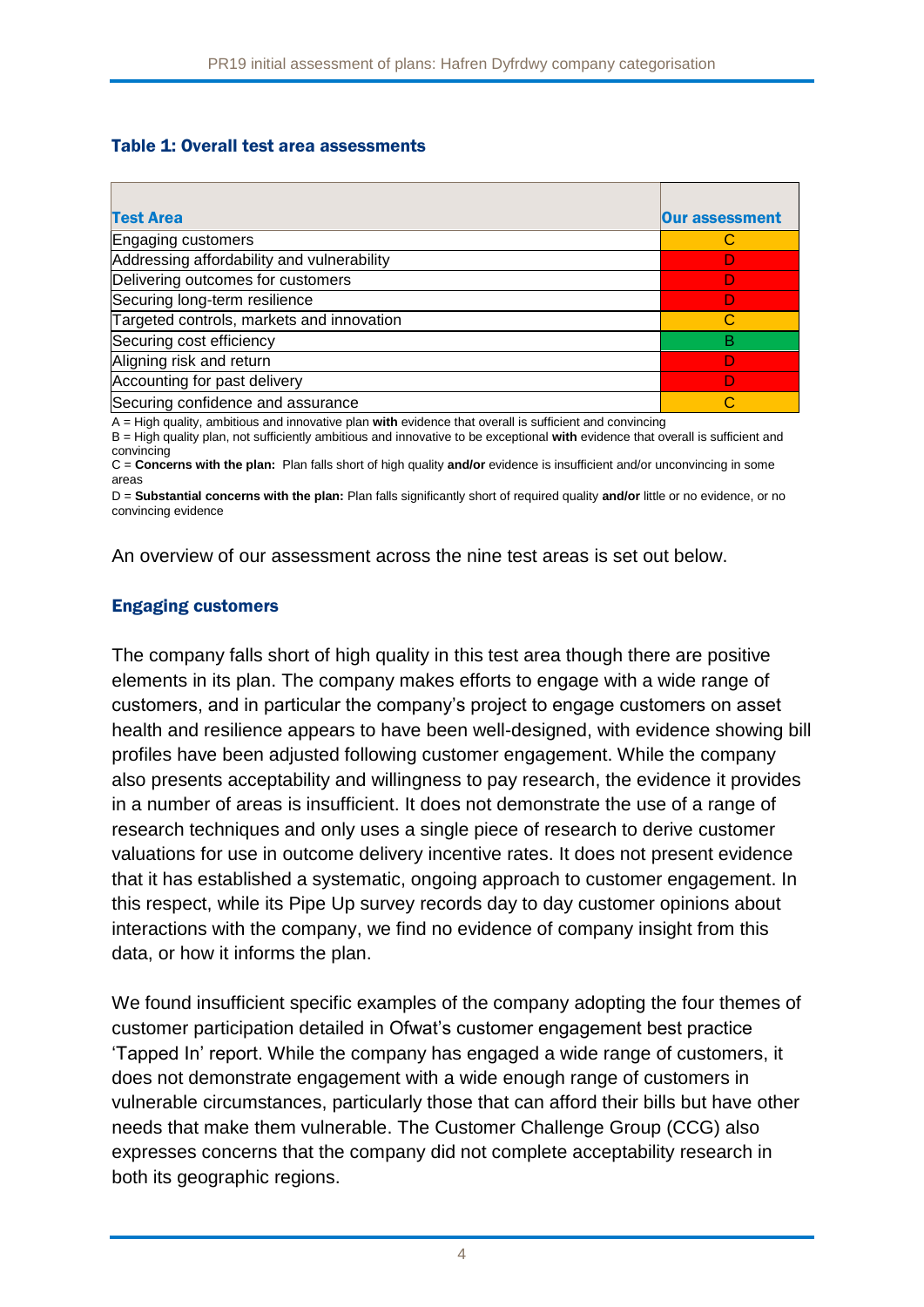In addition, although not part of our assessment, we are disappointed that the company did not fulfil its commitment to engage the CCG on its treatment of savings accrued as a result of the adoption of the Legacy Alternative project in AMP6.

#### Addressing affordability and vulnerability

Hafren Dyfrdwy's plan falls well short in this area. It has not tested the final bill for 2020-25 with customers and is higher in one of the company's areas than the bill shown to customers. It provides very little information on its long-term bill projections. Its estimate for Priority Services Register (PSR) membership is that it will reach 1.1% by 2024-25 which is relatively low compared to the rest of the sector. It also proposes a performance commitment related to support for customers in vulnerable circumstances that reflects business-as-usual activities for the sector and is therefore not stretching. Its approach to helping people that will struggle to pay their bills is poor and it does not set out how it will promote affordability schemes. Its approach to engaging customers in all of these areas is of low quality.

#### Delivering outcomes for customers

Hafren Dyfrdwy's plan falls well short in this area. It has not proposed stretching targets for key outcomes including per capita consumption and supply interruptions, and does not present any data on the performance commitment related to unplanned water outages. It also does not demonstrate an objective and consistent approach to triangulation of customer valuations. Its proposed outcome delivery incentive package is much smaller than the indicative range for return on regulated equity (RoRE), and it is unclear how this incentivises the company, or aligns the interests of customers and shareholders. We also have concerns that the plan does not have the right balance of incentives across the company's range of activities, with no caps on outperformance payments and no explanation of customer protection measures if outperformance payments are higher than expected.

#### Securing long-term resilience

Hafren Dyfrdwy presents unconvincing evidence on its approach to securing longterm resilience, and the plan falls well short in this area. It does not demonstrate a good understanding of current levels of resilience or the process to identify risks and mitigation options. While some elements of resilience are discussed at a high level, it does not demonstrate a commitment to resilience in the round taking into account corporate, financial and operational dimensions. There is no evidence of a systemsbased framework to identify risk interdependencies and although the company prioritises risks, it does not detail how these priorities were assigned. The company does not present a resilience maturity assessment and provides limited evidence of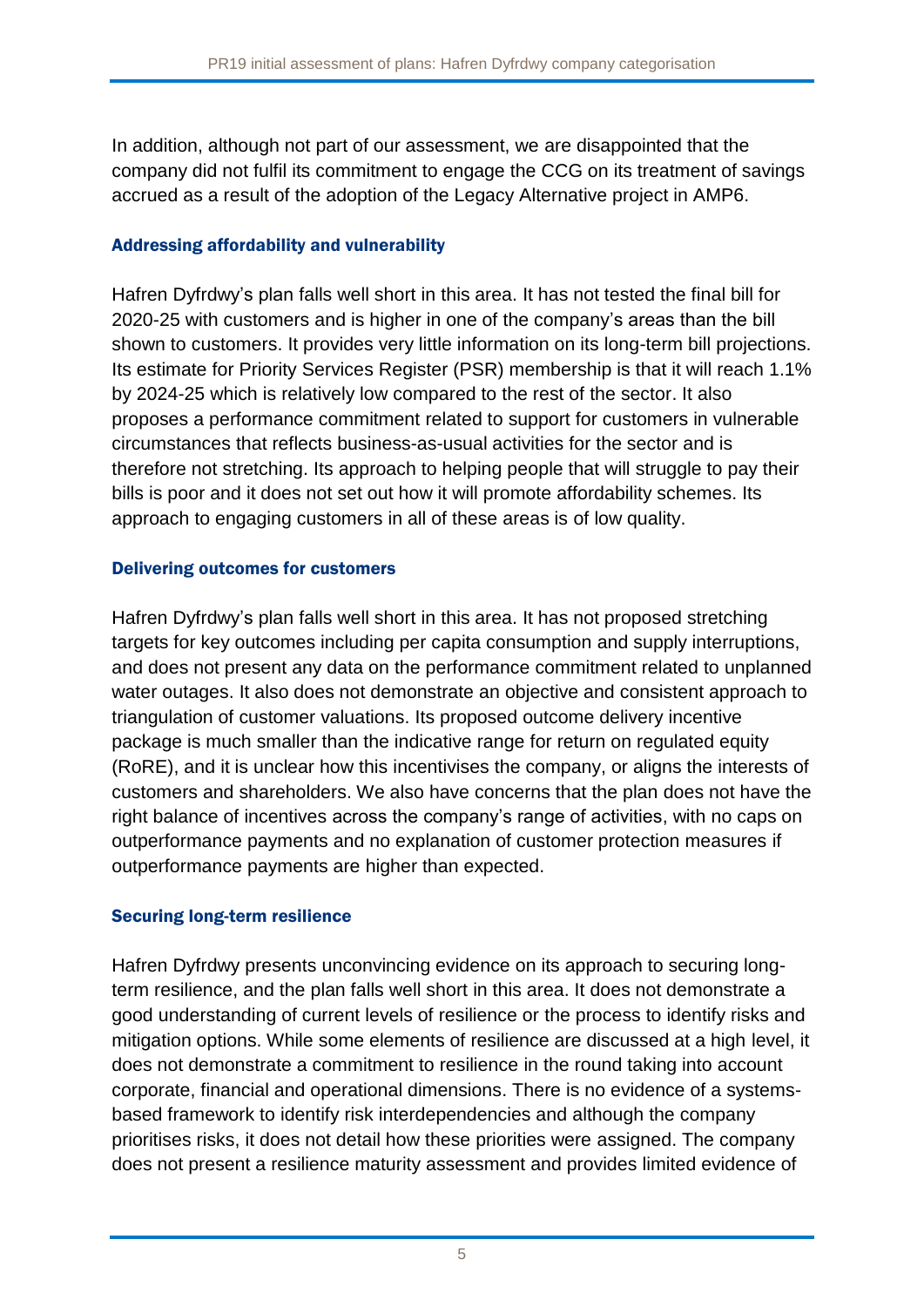how resilience will be supported by performance commitments. In addition, the way the company presents the results of its financial resilience stress testing means it is not possible to determine the impact of this on key financial ratios. It also provides insufficient evidence that it has a robust approach to risk mitigation and management.

#### Targeted controls, markets and innovation

The Hafren Dyfrdwy plan demonstrates some aspects of high quality. In particular, it provides the required evidence for RCV allocation and references lessons it has learned from the business retail market opening to competition in England. However, there are concerns with the plan in this test area as it provides insufficient detail on its bid assessment framework, including the information parties will have to provide. Although it presents a detailed approach to assessing the suitability of investments for Direct Procurement for Customers (DPC) it does not provide sufficient evidence as to why further schemes could not be put forward (for example consideration of technical suitability). It also does not demonstrate effective engagement with third party providers on water resources or how it will facilitate a culture of innovation.

#### Securing cost efficiency

Hafren Dyfrdwy's plan is high quality in this test area. Hafren Dyfrdwy's projected costs for 2020-25 are relatively efficient, with forecast costs in water, wastewater and retail below our benchmark costs. At a company level, its costs are 3% below our view of efficient costs. In water, base costs are around 6% below our view of efficient costs while in wastewater they are around 7% below. All four cost adjustment claims that it submitted were of reasonable or high quality.

#### Aligning risk and return

Hafren Dyfrdwy's plan falls well short in this area. Its plan includes our 'early view' cost of capital and, in the round, retail margins. However, there are several areas of major concern where the plan falls significantly short. In particular, the company does not demonstrate that the final bill increase for water only customers is supported by acceptability testing. It also does not provide sufficient evidence to support the company's choice of PAYG and RCV run-off rates. We have concerns that its presentation of likely totex outcomes is weighted toward underperformance, on a notional basis, for risk and risk mitigation measures in the RoRE assessment. It also provides insufficient evidence of the steps taken to assess financeability on both the notional and actual structure.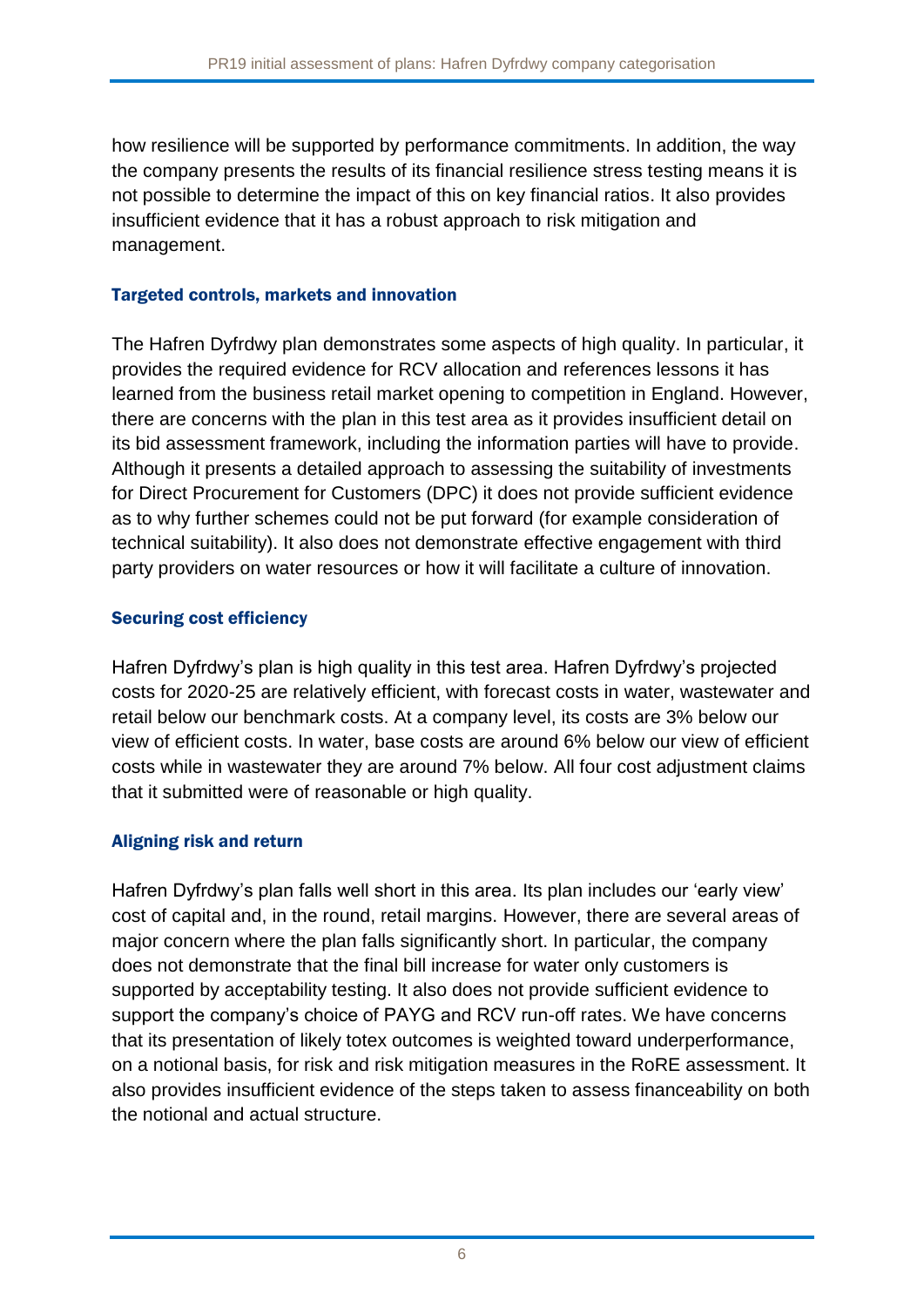#### Accounting for past delivery

While the company has good past performance in relation to major incidents, its business plan falls significantly short in all other relevant areas. It provides insufficient evidence to give us confidence in the deliverability of its proposed outcomes due to a lack of historical performance data. Although it demonstrates good actual and forecast performance on costs, it does not acknowledge the large efficiency challenge it has set for 2020-25 and provides insufficient evidence that the plan includes appropriate measures to deliver proposed efficiency improvements. It also provides insufficient evidence that it understands the drivers of its customer complaints handling performance.

#### Securing confidence and assurance

Hafren Dyfrdwy's plan falls short of high quality in this area. While the company's Board provides the majority of Board assurance statements requested, not enough of these are supported by evidence of the Board's challenge and assurance process. On executive pay the company's plan does not provide adequate evidence that targets will be stretching and rigorously applied. On dividend policy there is also a lack of evidence of the factors that will influence the policy and on future transparency. In addition, the company does not demonstrate that it has a track record of producing high quality data, with minor concerns in six of the areas covered by the company monitoring framework.

### 2. Next steps and overall timeline

Actions for the company are set out in 'Hafren Dyfrdwy: Actions summary table'.

The next part of the process will be the draft determination, followed by the final determination, as set out in the table below.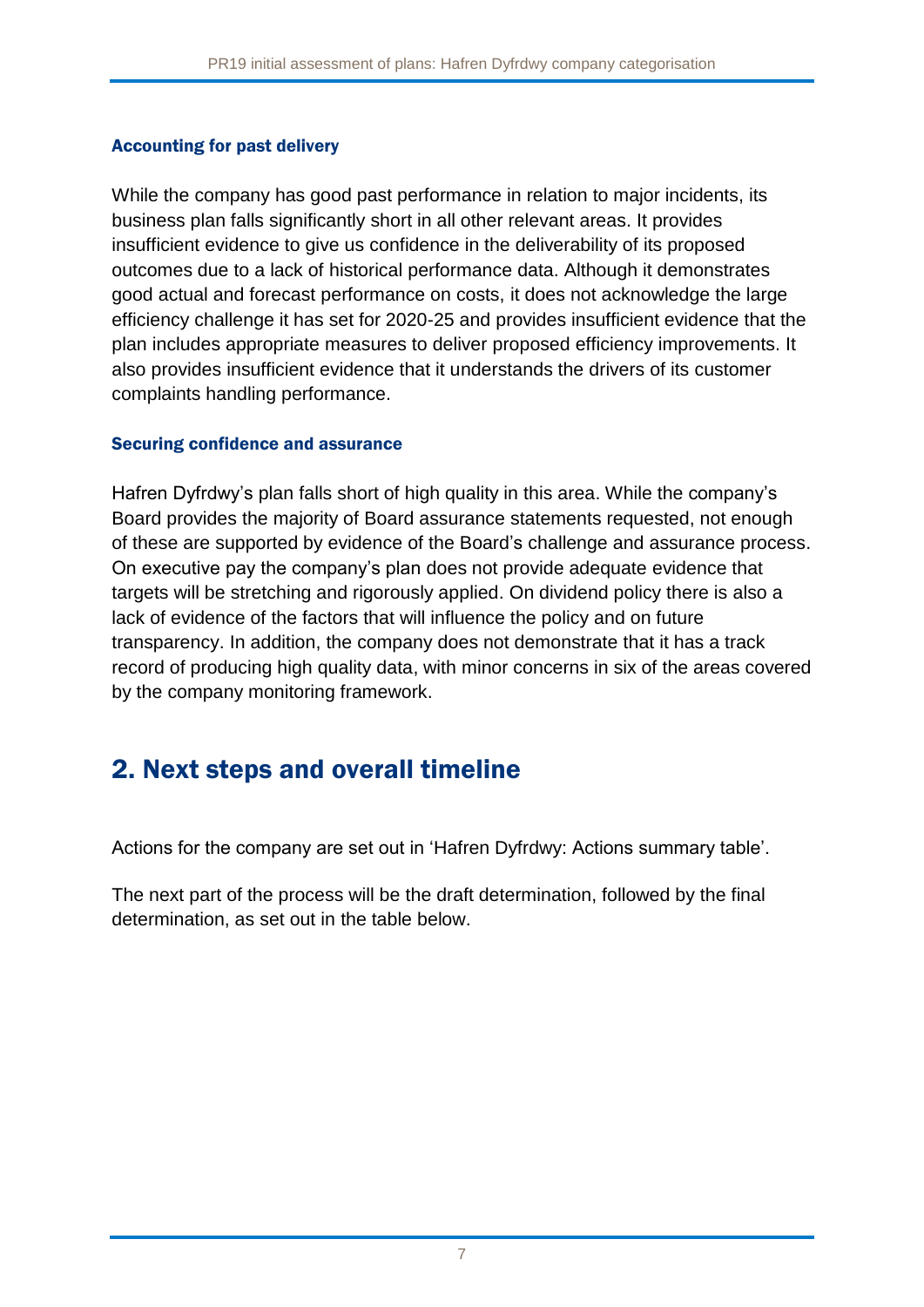| <b>Date</b>         | <b>Milestone</b>                                                                       |
|---------------------|----------------------------------------------------------------------------------------|
| 1 April 2019        | Companies submit revisions to business plans (significant scrutiny and slow-<br>track) |
| 18 July 2019        | Draft determinations published (slow-track and significant scrutiny)                   |
| 30 August 2019      | Close of draft determinations consultation (slow-track and significant scrutiny)       |
| 11 December<br>2019 | Final determinations published                                                         |
| April 2020          | Price controls for 2020 – 2025 come into effect                                        |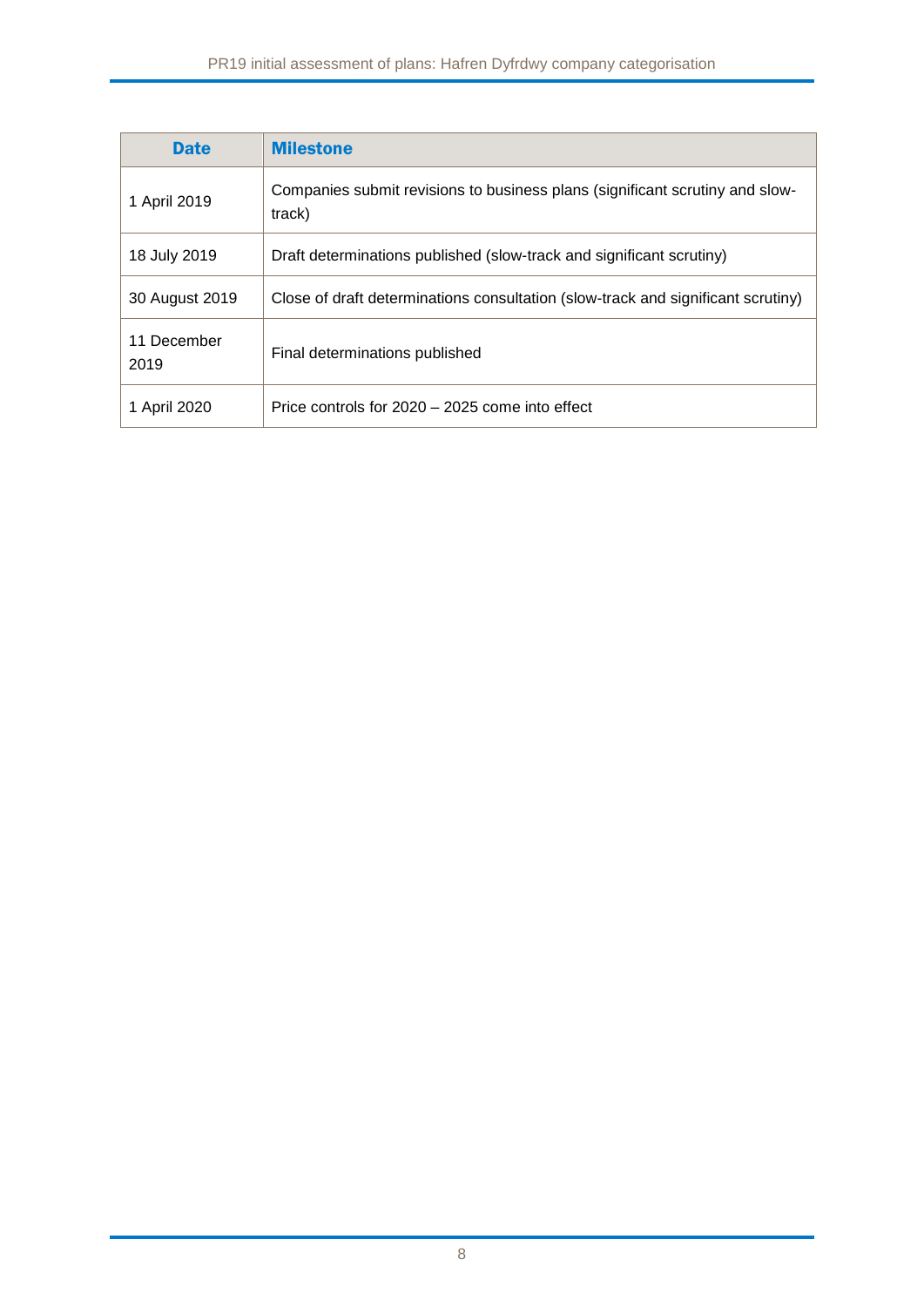## Appendices

The appendices below can find be found on our [website.](https://www.ofwat.gov.uk/regulated-companies/price-review/2019-price-review/initial-assessment-of-plans/)

- Hafren Dyfrdwy: Test area assessment
- Hafren Dyfrdwy: Test question assessment
- Hafren Dyfrdwy: Actions summary table
	- o Hafren Dyfrdwy: Delivering outcomes for customers detailed actions
	- o Hafren Dyfrdwy: Accounting for past delivery detailed actions
	- o Hafren Dyfrdwy: Securing confidence and assurance detailed actions